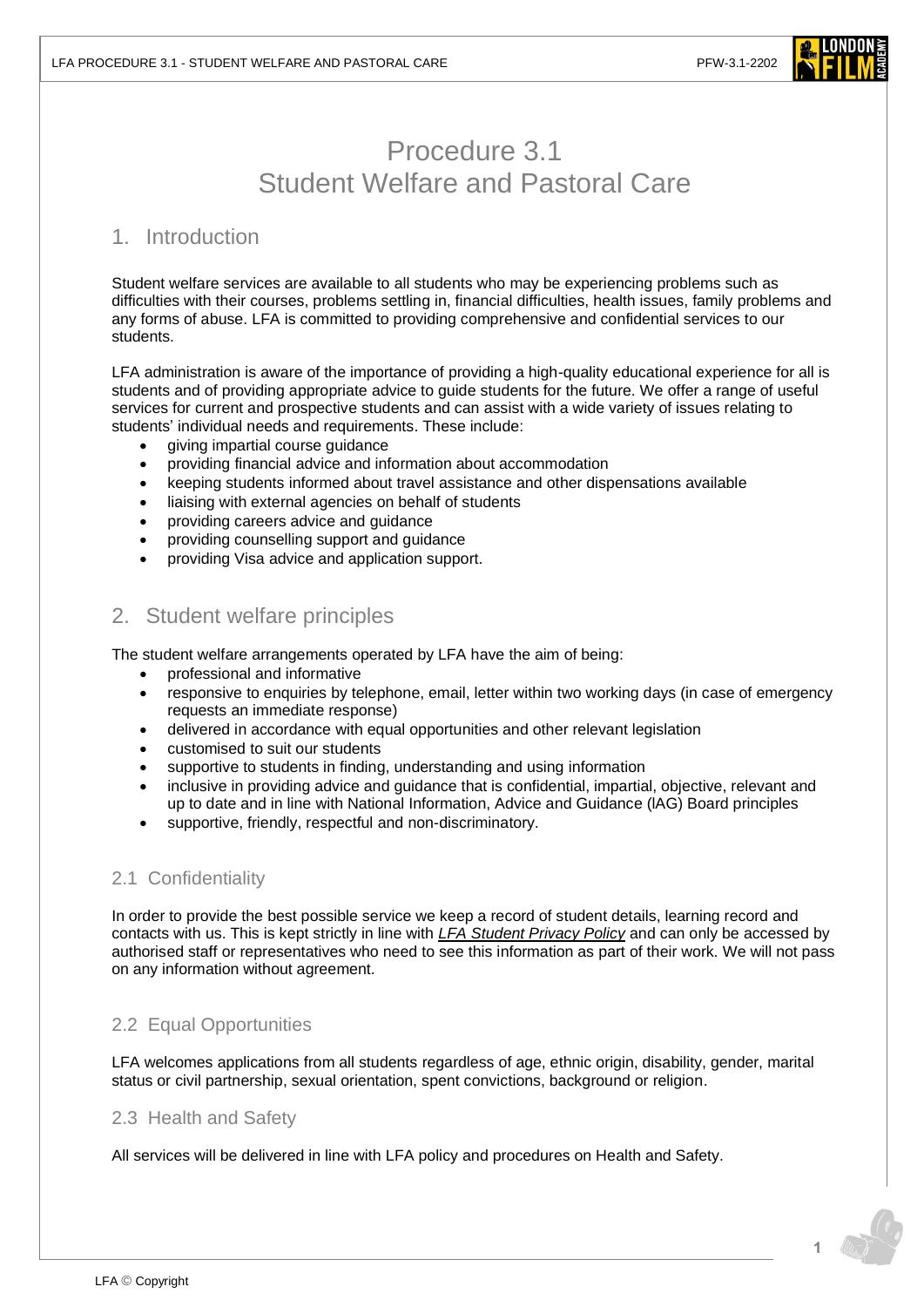

#### 2.4 Feedback, comments and complaints

To help us continually improve our service and address a wide range of student needs we value student suggestions, comments, compliments or complaints. These can be anonymous if preferred. If students wish to comment, praise, or make a complaint, appropriate forms will be provided. All complaints are dealt with in strict confidence. See *[LFA Procedure 6.6](https://www.londonfilmacademy.com/LFA_Procedure_6.6_Complaints) Complaints.*

# 3. Expectations of students

LFA expects students to respect our staff, environment, resources and equipment; to provide as much relevant information as possible to ensure we can provide an effective and appropriate service; to contact us promptly with any queries or concerns; to attend any appointments promptly and to let us know if there are any problems with our service so we can work to improve it.

## 3.1 On-line Etiquette

LFA's online courses bring together students from all over the world, to learn from our expert tutors and from each other. To improve the experience of students, staff and tutors, all participants must adhere to the specific online etiquette requirements set out in *LFA Procedure 5.6 - [Online learning etiquette.](https://www.londonfilmacademy.com/LFA_Procedure_5.3_Online_learning_etiquette.pdf)* This document is accessible on the LFA website and shared with students at the start of their courses.

#### 3.2 Personal relationships

LFA encourages staff, tutors and students to act without impropriety, bias, abuse of authority or conflict of interest and not to lay themselves open to allegations of such conduct. LFA values and relies upon the professional integrity of relationships between members of staff, tutors and students. In order that LFA operates, and is perceived to operate, in a professional and proper manner, it is necessary to recognise, and take account of, personal relationships, which may overlap with professional relationships.

LFA believes that the professional relationship between a student and members of staff/tutor is vital to a student's educational development and affirms that the teaching relationship is based on trust. Although most students join LFA as mature adults, any staff/student professional relationship embodies an imbalance of power. It is important that staff do not abuse this position, either intentionally or unintentionally. In this context a professional relationship is defined as one where there is an assessing, supervising, tutoring, teaching or pastoral role, or a role providing administrative or technical support.

Students are entitled to equality of treatment and it is important that a personal relationship between a member of staff and a student does not prejudice that equality of treatment. In this context, a personal relationship is defined as a family relationship, a business/commercial/financial relationship or a sexual/romantic relationship. LFA requires that its staff and tutors should not enter into a sexual/romantic relationship with a student for whom they have a responsibility for assessing, supervising, tutoring, teaching, for pastoral care, or for whom they are required to provide administrative or technical support. Staff should not enter into a business, commercial or financial relationship with a student, which could compromise, or could be perceived to compromise, the objectivity and professional standing of the tutorial relationship. LFA recognises, however, that such relationships may pre-exist when a member of staff is appointed or when a student registers.

#### 3.3 Declaration of personal relationships

Where a member of staff or tutor has a professional role in relation to a student with whom he or she has a personal, business, commercial or financial relationship, he or she must inform LFA Human Resources. Where a personal relationship is not declared and results in an unfair advantage or disadvantage to either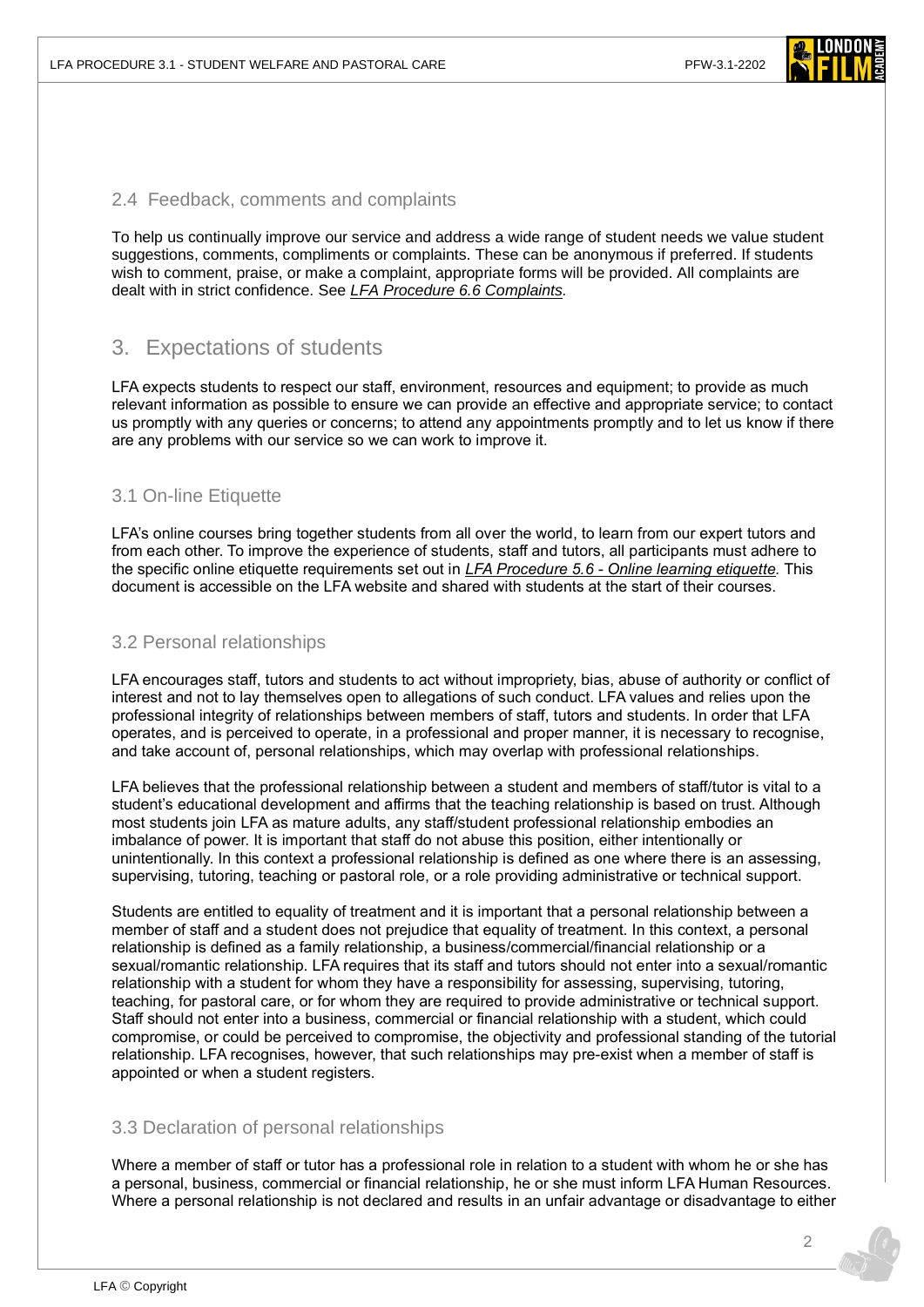

of the parties to the relationship (be they a member of staff, tutor or a student), this will lead to disciplinary action.

# 4. Career guidance and professional development

LFA aims to support its students' professional development, both while they are studying and once they have graduated. Courses vary in length and intensity, and, naturally, the students who attend BA, MA and Diploma (long-term) courses receive more tailored, structured feedback whilst on the course.

# 4.1 In-course support and advice

For those students attending a specialised short course, LFA encourages students to take a proactive, student-led approach in seeking advice from Course Teams and, on occasion, tutors.

For those students attending long-term courses, classes on film/TV industry professional development, and, where appropriate, pitching, will be delivered. Any tailored advice will be student-led. For those students attending Diploma courses, several one-to-one sessions take place. These analyse a student`s progress on the course and assist the student in preparing a career strategy. Additionally, intensive pitching sessions, both written and verbal, enable students to understand the level of professionalism that the industry requires, and tailored sessions with guest speakers increase awareness of the industry as a whole.

## 4.2 Graduate support and advice

LFA runs the Filmmaker's Club, which is a club for emerging filmmakers and is part of the aftercare service for graduates. It is financially subsidised by LFA and supports graduates as they strive to find work, expands their industry contacts and assists with their independent productions.

Finding work in the film and TV industry can be extremely difficult; students and graduates need practical, hands-on experience and professional contacts. Film work is rarely advertised, jobs are filled by word of mouth, and it pays to build up a network of contacts. The courses delivered by LFA give its students a solid foundation of practical skills, knowledge and experience.

The Filmmaker's Club encourages graduates to continue in their professional development while working and making films. Over the years, LFA has earned a good reputation with production companies, tutors, and working professionals, many of whom contact us directly knowing we can recommend professional crew and trainees.

# 5. Student wellbeing and safety

# 5.1 Accidents or illness on LFA premises

In the event of an accident or sudden illness on LFA premises, the LFA staff member trained in first aid must assess the severity of the injury or illness and/or telephone 999 for an ambulance.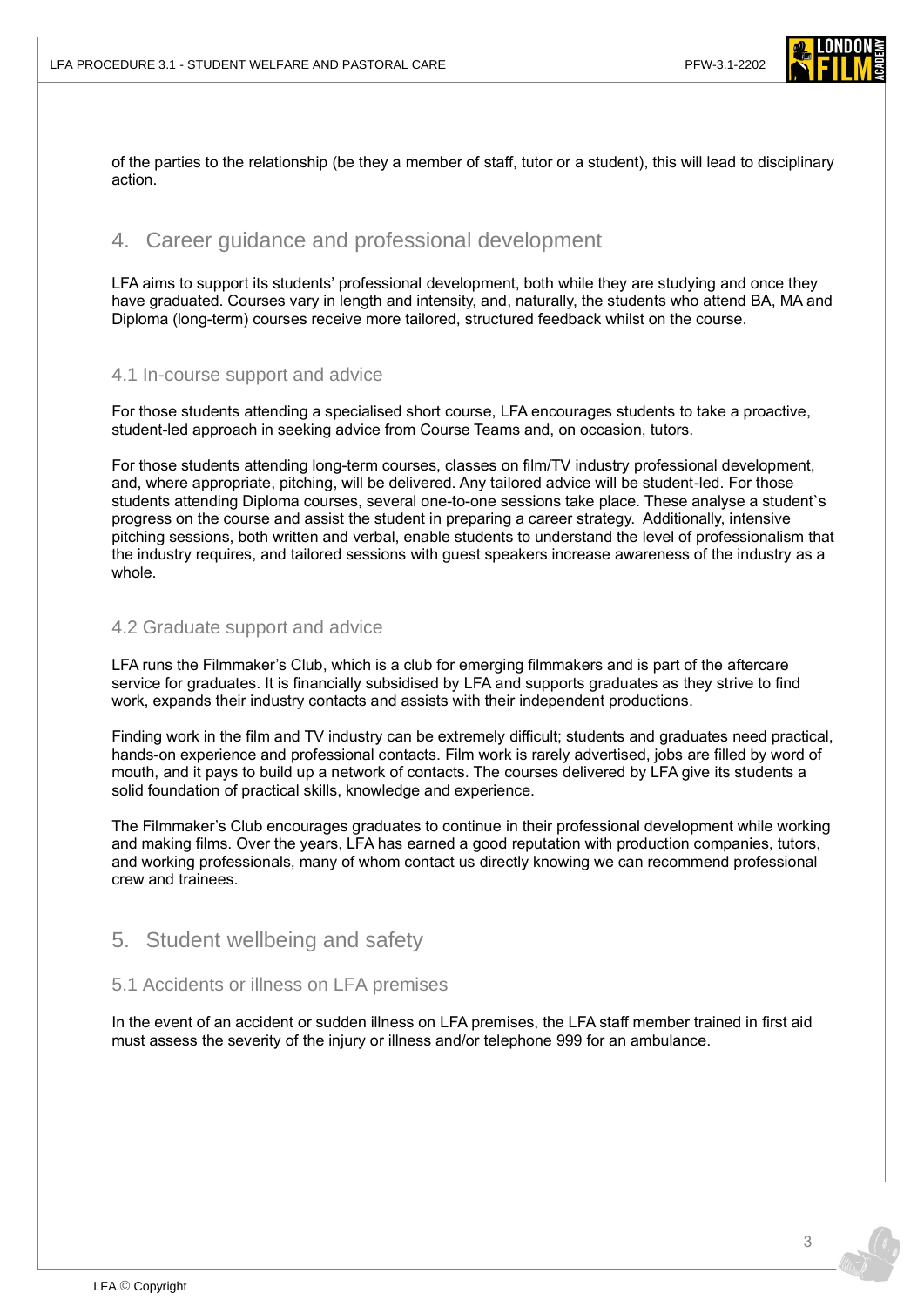

#### **First Aid kit locations**

There are First Aids kits on each level of the building. These can be found

- outside the JW studio,
- ground floor opposite the notice boards,
- 1st floor stairwell and
- lower ground floor by the library.

These are attached on the walls with easy access during a first aid incident. The accident report book is at reception and every first aider will complete the log after every incident.

## 5.2 Accident or illness on location

Before shooting on location without supervision, the Producer of each film must ensure their 1st AD completes a risk assessment form for each location and submits it to the Senior Production Coordinator, Course Team and Technical Team. Individual producers must alert LFA to any potential hazards and provide a sensible solution for working in that location. The 1st AD or Producer must ensure that all cast and crew on a production read (and sign to confirm that they have read and understood) the Risk Assessment.

In the event of an accident or sudden illness on a student production the Producer should be notified immediately and will then assess the situation in consultation with an LFA tutor and the Course Team or the Operations Manager and take suitable action. If the student Producer is not available then notify the LFA Tutor and Course Team immediately. If an injury or sudden illness is deemed very serious, the Producer should call an ambulance immediately by telephoning 999 from any phone and then inform the Course Team.

# 5.3 Medical advice

The procedure is that NHS 111 should be called if a student urgently needs medical help or advice but it is not life-threatening. The matter will be assessed and the caller will be directed straightaway to the local service that can best help. Calls to NHS 111 are free from landlines and mobile phones.

Call 999 if someone is seriously ill or injured and their life is at risk. The nearest hospital with 24 hour A&E and a Walk-in Centre is:

*Charing Cross Hospital Fulham Palace Rd, Hammersmith London W6 8RF* 020 3311 1234

If a student is unwell and it is not an emergency, they should make an appointment with their doctor (GP). (The Student Handbook includes details about finding and registering with a GP)

If a student needs the assistance of a nurse (rather than a doctor), then there is an NHS Walk-in Centre (no need for an appointment) within a 15-minute walk of LFA at;

*Parsons Green Walk-in Centre, 5-7 Parsons Green, London SW6 4UL* 0208 102 4000 Opening hours: 8am to 8pm

To find other Walk-In centres, please see: <https://www.nhs.uk/service-search/>

To find the nearest dentist please see:<https://www.nhs.uk/service-search/find-a-dentist>

To find the nearest optician please see: [www.nhs.uk/England/Opticians/Default.aspx](http://www.nhs.uk/England/Opticians/Default.aspx)